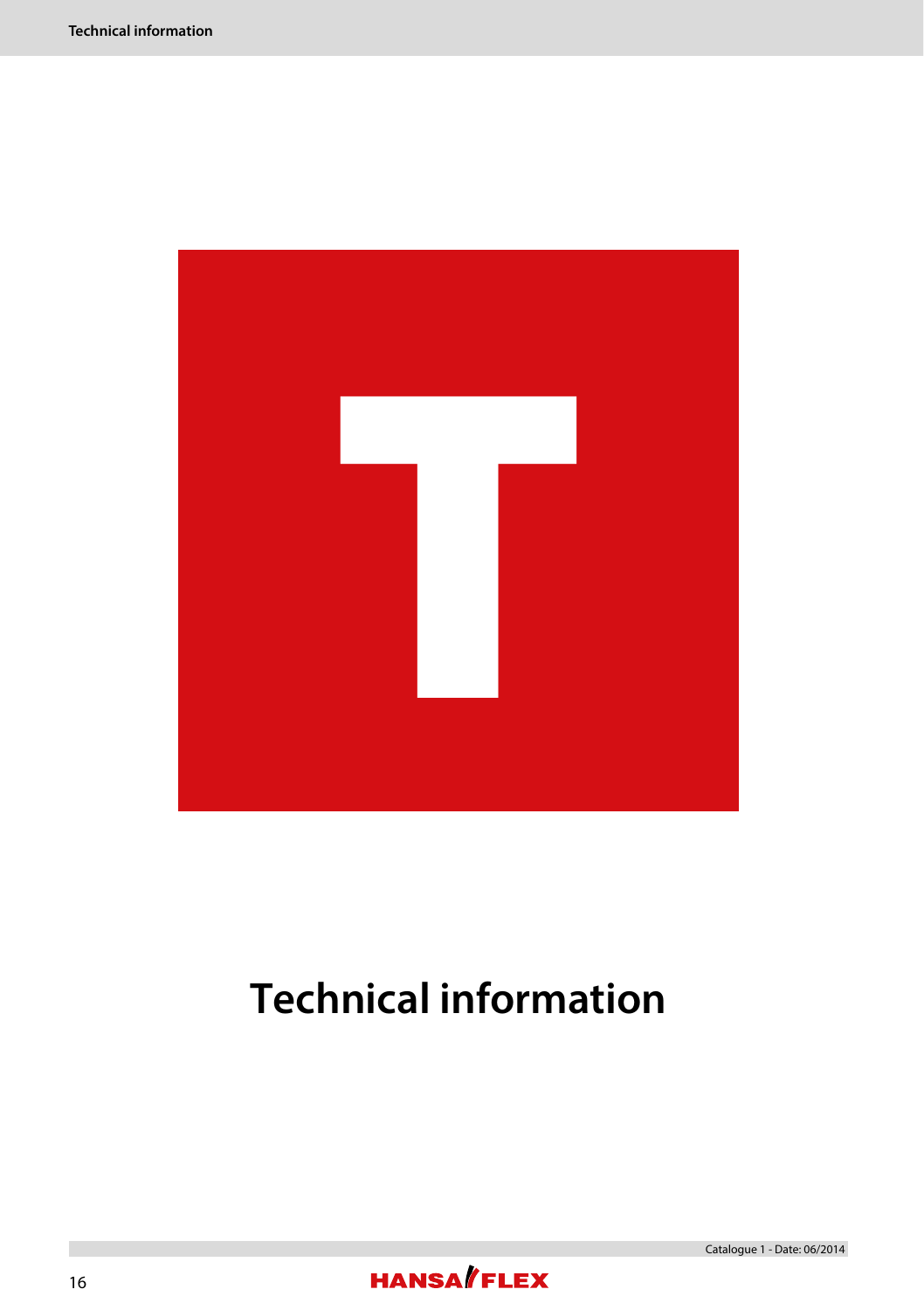# **SAFETY GUIDELINES AND INFORMATION ON THE ASSEMBLY, OPERATION, MAINTENANCE AND INSPECTION OF HANSA-FLEX HOSE LINES**

# **CONTENTS**

#### **1. ASSEMBLY**

- 1.1 Fundamental Guidelines for the Assembly of Hose Lines
- 1.2 Additional Information on the Assembly of Hose Lines

#### **2. OPERATION**

- 2.1 Commissioning and Intended Use of Hose Lines
- 2.2 Storage of Hose Lines
- 2.3 Additional Information on the Storage of Hose Lines

#### **3. MAINTENANCE**

- 3.1 Inspection Intervals for Hose Lines
- 3.2 Inspection Criteria for Hose Lines
- 3.3 Repair and Painting of Hose Lines
- 3.4 Additional Information on the Maintenance of Hose Lines

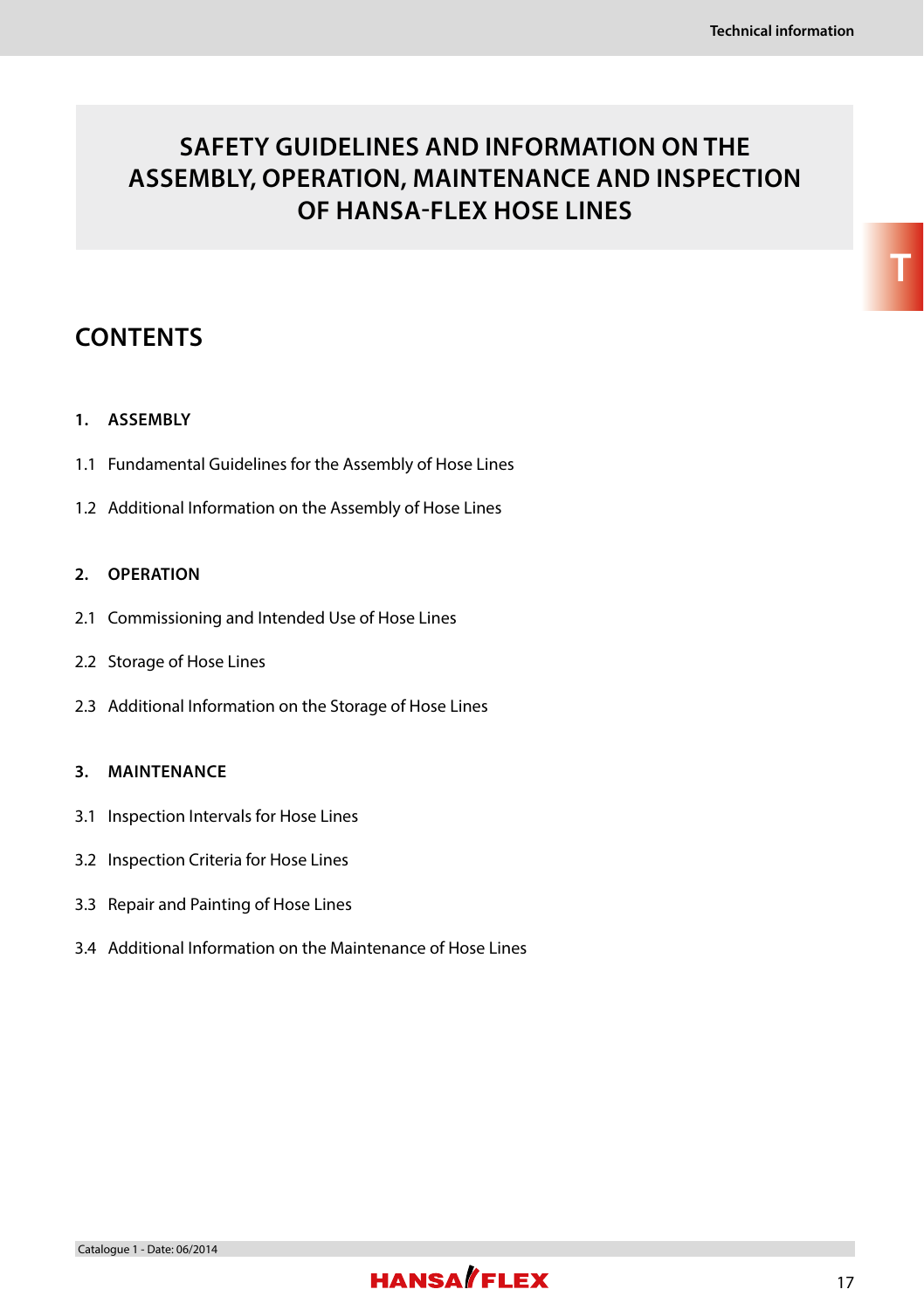

 Hydraulic lines are capable of causing serious personal injury and environmental damage, but this danger is very often underestimated in practice. The wrong choice of hoses or improper use of hoses, hose lines, fittings and accessories can impair the functional safety of the product and lead to failure and hence personal injury or material damage. In extreme cases, violently spraying oil and ruptured lines can even cause fatal injuries.

 **We therefore recommend most strongly that these safety guidelines are strictly observed!**



 The owner of machines also bears a particular responsibility. He is responsible for:

- Observance of the intended use of the hose lines
- Scheduled monitoring and systematic inspections by authorised personnel with the appropriate qualification and knowledge of hose line equipment
- Identifying and eliminating defects
- Scheduled replacement of hose lines

 This active assumption of responsibility is enshrined in the legal framework. Based on the principles of industrial safety, the equipment and product safety act, the machine and pressure device directive and the ordinance on industrial safety and health, tasks are specified further and set out in procedural regulations for those concerned. Hydraulic hose lines are expressly mentioned in these regulations.

 This guideline supplements the pertinent standards, guidelines and regulations which also have to be observed. It makes no claim to exhaustiveness.

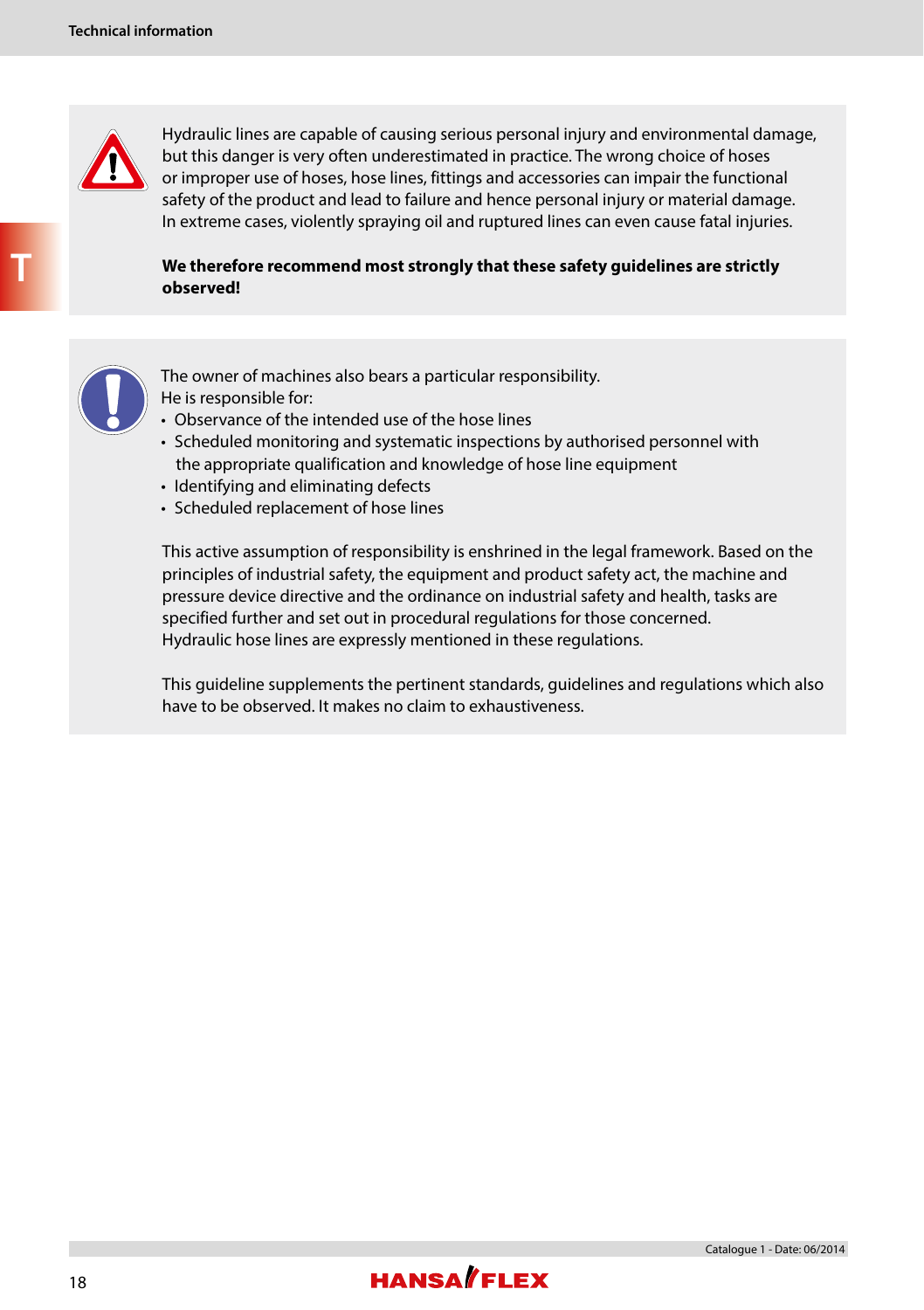# **1. ASSEMBLY**

#### **1.1 FUNDAMENTAL GUIDELINES FOR THE ASSEMBLY OF HOSE LINES**

In order to ensure the safe function of hose lines and to avoid shortening their service lives by additional loads, the following requirements have to be satisfied:

- Hose lines may be assembled only by appropriately qualified personnel
- Hose lines must be installed in such a way that they are accessible at all times and are not obstructed in their natural position and movement
- Hose lines must generally not be subjected to tension, torsion or compression by external influences during operation
- The smallest bending radius of the hose stipulated by the manufacturer must not be exceeded
- Hose lines must be protected against damage caused by external mechanical, thermal or chemical influences
- Before starting operation, check separable connections for tightness
- Do not put the hose line into operation in the event of obvious external damage
- If necessary, clean the hose line in a suitable manner before starting operation
- For hose lines requiring equipotential bonding in accordance with TRBS 2153 (formerly BGR 132), check the equipotential bond and establish, if necessary
- The hose line length must be determined according to the installation conditions
- The possible shortening or lengthening under pressure indicated by the supplier or in the respective hose standard must be taken into consideration

**Please note:** Operation conditions with simultaneous maximum working pressure, maximum temperature and minimum bending radius shorten the service life of hose lines!

#### **1.2 ADDITIONAL INFORMATION ON THE ASSEMBLY OF HOSE LINES**

#### **1.2.1 SELECTION OF THE HOSE LINE**

The right choice of hose lines is of crucial importance for safe and cost-effective operation of a hydraulic system. Criteria for the choice and design of the hose line are:

- Resistance to the medium and not forgetting the cleaning processes!
- Temperature resistance check also the temperature/pressure behaviour!
- Special environmental conditions and influences from the outside
- Pressure resistance, including required safety margins (also vacuum behaviour)
- Nominal sizes and the resulting flow velocities
- Bending radii
- Changes in length and outside diameter
- Exceptional loads due to external forces or pressure surges
- Abrasion behaviour and possible protection
- Availability of the hose as yard goods and of the fittings
- Installation conditions, e.g. movements, kinking, whipping, marking, torque angle of elbow fittings, leg lengths
- Safe seal shapes (sealing head form)
- Demanded approvals

# **HANSA**/FIFX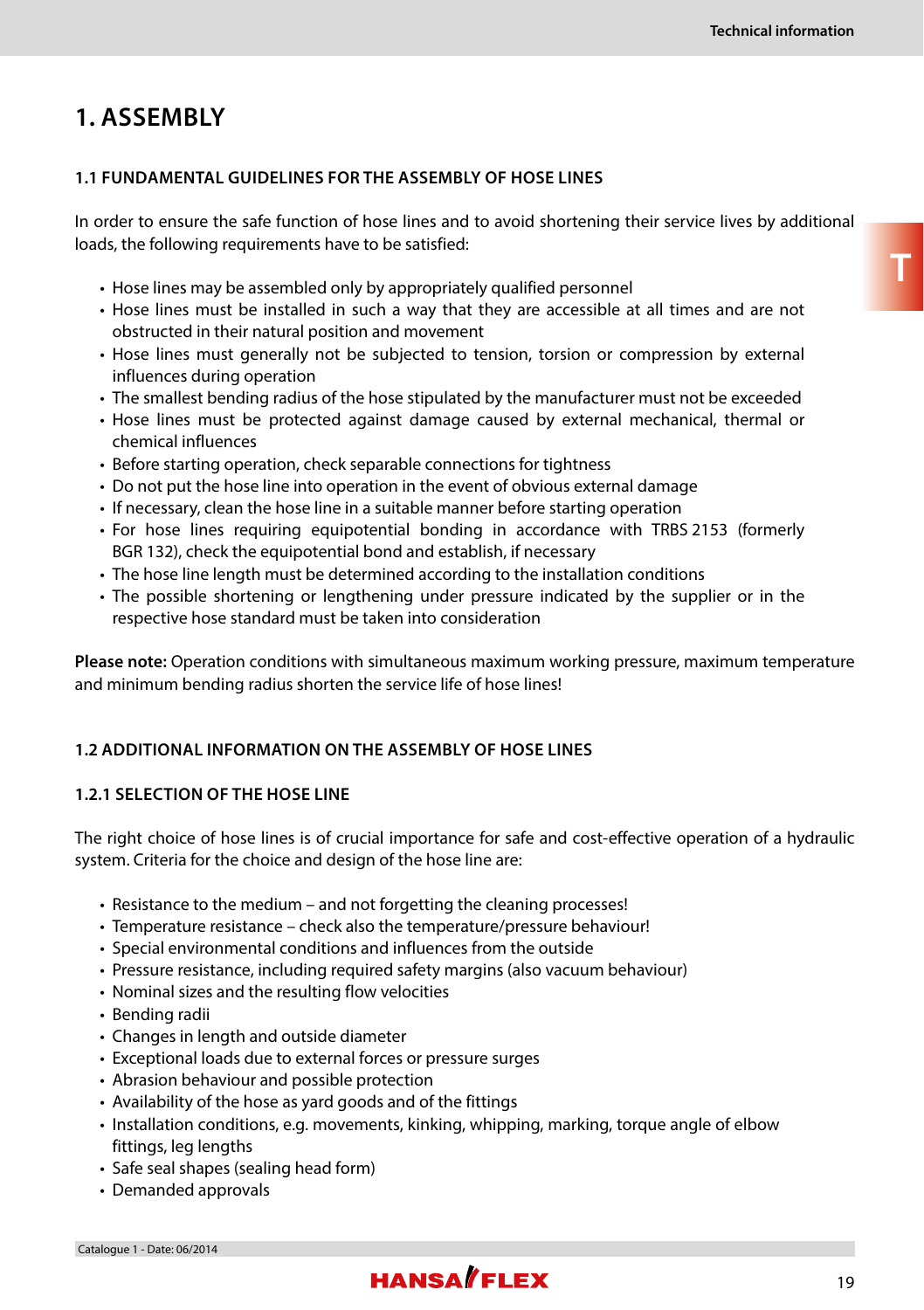#### **1.2.2 MEDIA COMPATIBILITY**

The compatibility of the hose and fitting materials used with the media to be transported must always be tested. The surrounding media must also be taken into consideration in the selection.

#### **1.2.3 TEMPERATURE AND ENVIRONMENT**

The operating and also the ambient temperatures to be expected must be taken into consideration when selecting a hose line. If hose lines are used outside their permissible temperature range, a significant reduction in their service life is to be expected.

The rubber blends of the HANSA-FLEX Standard hydraulic hoses are generally set such that the hoses, depending on the configuration, are suitable for continuous operation in a temperature range from –40°C to max. +100°C (briefly up to +120°C). The valid data can be found in the data sheets. Different temperatures apply for media differing from the standard application (e.g. compressed air or water).

At very low temperatures, rubber blends reach their "glass transition temperature". The glass transition temperature describes a temperature at which the elastic behaviour of the material is practically zero, i.e. the material becomes brittle and breaks like glass under mechanical load. A typical characteristic of a hose line destroyed by glass transition are fine radial cracks in the surface of the hose inner and outer layer. Operation at excessive temperatures also shortens the service life of a hose line, as rubber materials age prematurely as a result. However, the HANSA-FLEX product range also includes hose types for elevated temperature ranges.

Note also that the outer layer of a rubber hose is susceptible to environmental influences, such as ozone or strong UV radiation. Ozone and UV radiation can break down the chain molecules of the elastomer material. As a result, the material loses its elasticity. It becomes hard and brittle and breaks at points subject to higher loads, e.g. the outer radii. Characteristics of this behaviour are radial cracks that extend down to the braiding.

**T**

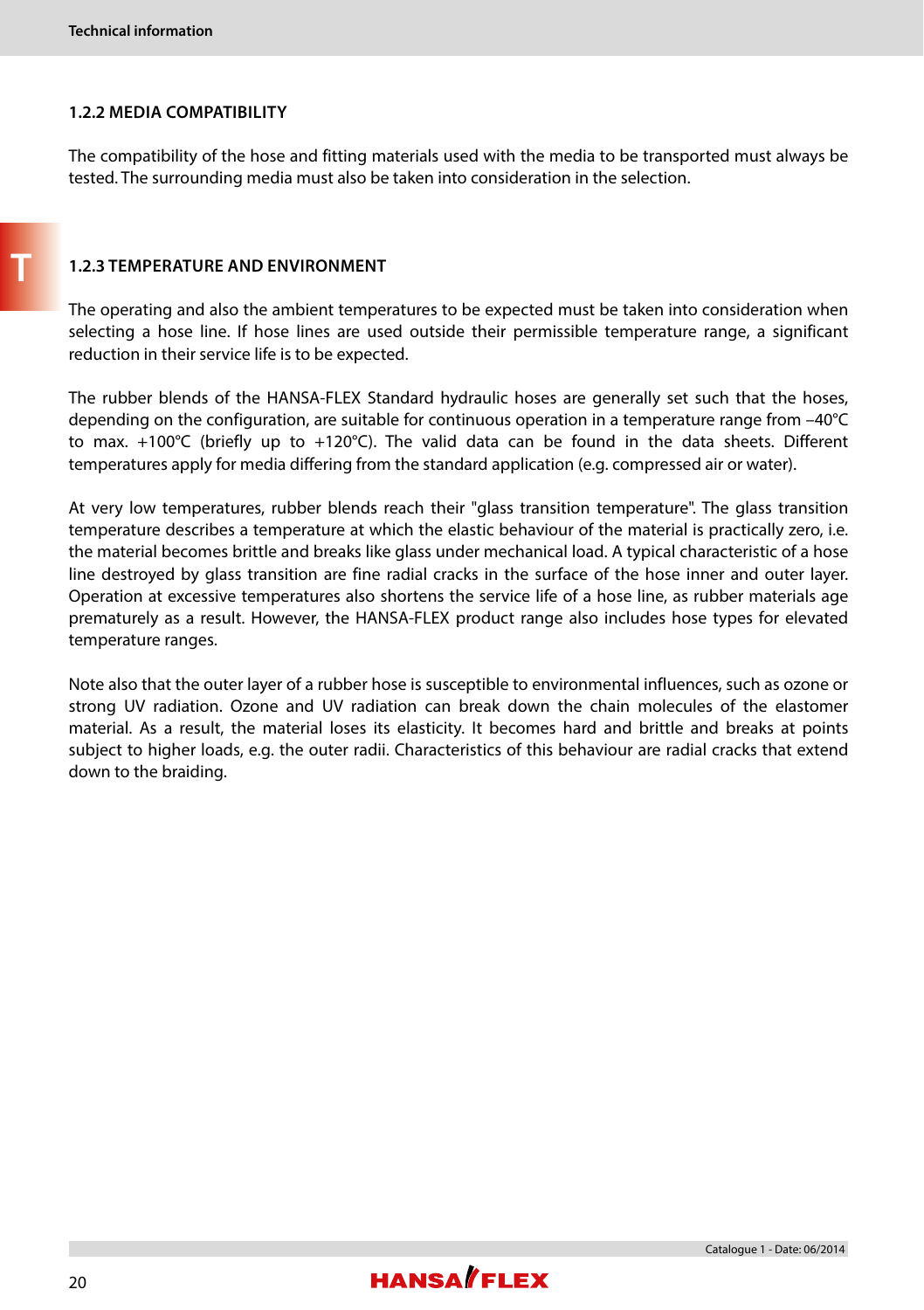#### **1.2.4 PERMISSIBLE PRESSURE**

The maximum working pressure (dynamic working pressure) determines the structure and the choice of the hose. Depending on the application, hoses are available with textile braiding, with wire braiding, with wire spiral inserts or also as special hoses of metal or PTFE.

#### **1.2.5 NOMINAL SIZES**

In a hydraulic system, the hose or pipe inside diameter plays an important role. When a liquid flows through a line, it undergoes a pressure loss the depends on the type of flow, the roughness of the line inner wall, the line length, the inside diameter, the specific gravity of the liquid and its flow velocity. This applies for a continuous pipe flow. Also to be observed, however, is a "starting distance" which has a significant influence on the velocity distribution. Pressure losses also occur when the liquid flows through fittings, valves, elbows and other constrictions.

As a rule of thumb: In order to minimise losses, the inside diameter or free cross-section of the pipe / hose should be chosen large enough. If in doubt, decide in favour of the next-larger diameter. This reduces the flow velocity, and hence also the pressure losses in the line.

#### **1.2.6 TORSION**

If a hose line is installed so that it is twisted in itself, the service life is significantly reduced by the constant rubbing together of the plies. Under pressure pulses, the plies try to return to their neutral starting position. A particular load occurs in the area of the connection.





As an indicative value: A twist of 7° reduces the service life by 80%. Attention should therefore always be paid that the hose line is not twisted in itself, e.g. when tightening the union nuts.

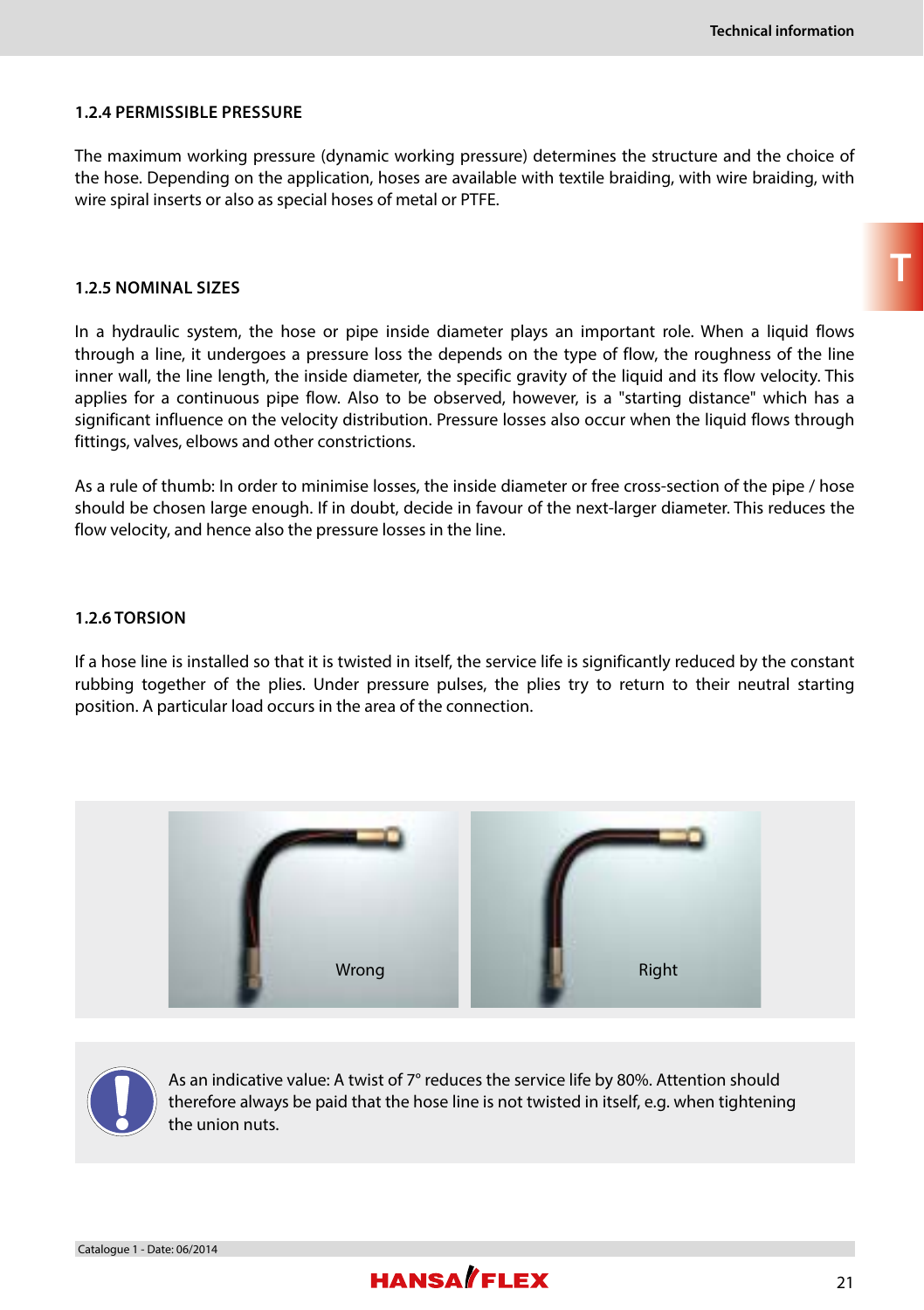#### **1.2.7 MINIMUM BENDING RADIUS**

A permissible bending radius is prescribed for each hose type, depending on its nominal size. If the minimum bending radius is exceeded, the service life and the load-bearing capacity of the hose line is reduced, as gaps can be caused in the wire mesh braiding on the outside of the bend due to the larger area to be covered. These can then result in violently spraying oil. On the inside of the bend, the opposite effect occurs: The plies are compressed and therefore no longer lie close enough to the inner layer of the hose and thus lose their pressure-bearing properties. Exceeding of the minimum bending radius occurs particularly immediately behind the connection when a hose is bent too sharply.



If the installation conditions allow, the bending of a hose line should start after a straight section with a length of 1.5 times the outside diameter. If necessary, kink protection or similar must be provided in such cases.



In some cases it is also possible to avoid exceeding the minimum bending radius by the use of suitable fittings.



# **HANSA**/FLEX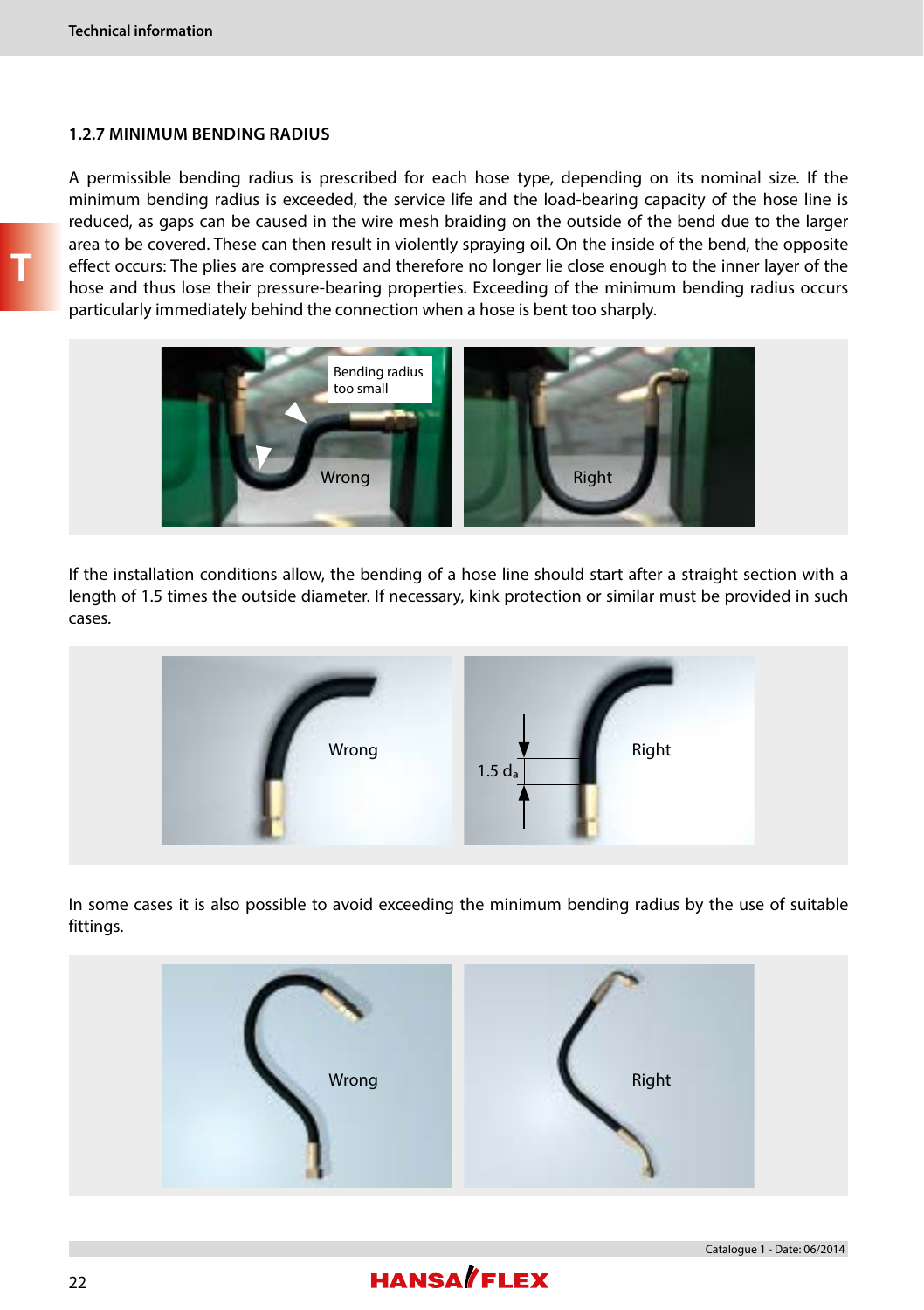**T**



**Caution:** Wildly spraying oil occurs when fine jets of oil penetrate the hose wall under high pressure. In such cases, switch off the machine immediately. On no account come into contact with these oil jets.

They can immediately penetrate the human skin and spread inside the body! Hydraulic fluids may be contaminated with bacteria which in such cases can result in serious or even fatal blood poisoning. Due to the small size and high pressure, such injuries are often not even painful.



#### **1.2.8 ABRASION**

If a hose is laid over an edge, the outer layer can wear through due to the movement of the hose during operation.



The same applies to hoses that are laid too close together. The hoses rub against one another. The wire braiding is no longer protected against corrosion and failure of the hose is only a question of time. Should it not be possible to rule out abrasion, it is possible to use hoses with highly abrasion-resistant outer covers.

#### **1.2.9 TENSILE LOAD**

Tensile loads on hose lines must be avoided, as this endangers the secure connection to the fittings. Please note that hose lines can shorten under pressure (by up to 4% under maximum permissible working pressure), so that they should always be laid with a certain amount of slack. Possible movements of the hose lines must also be considered.

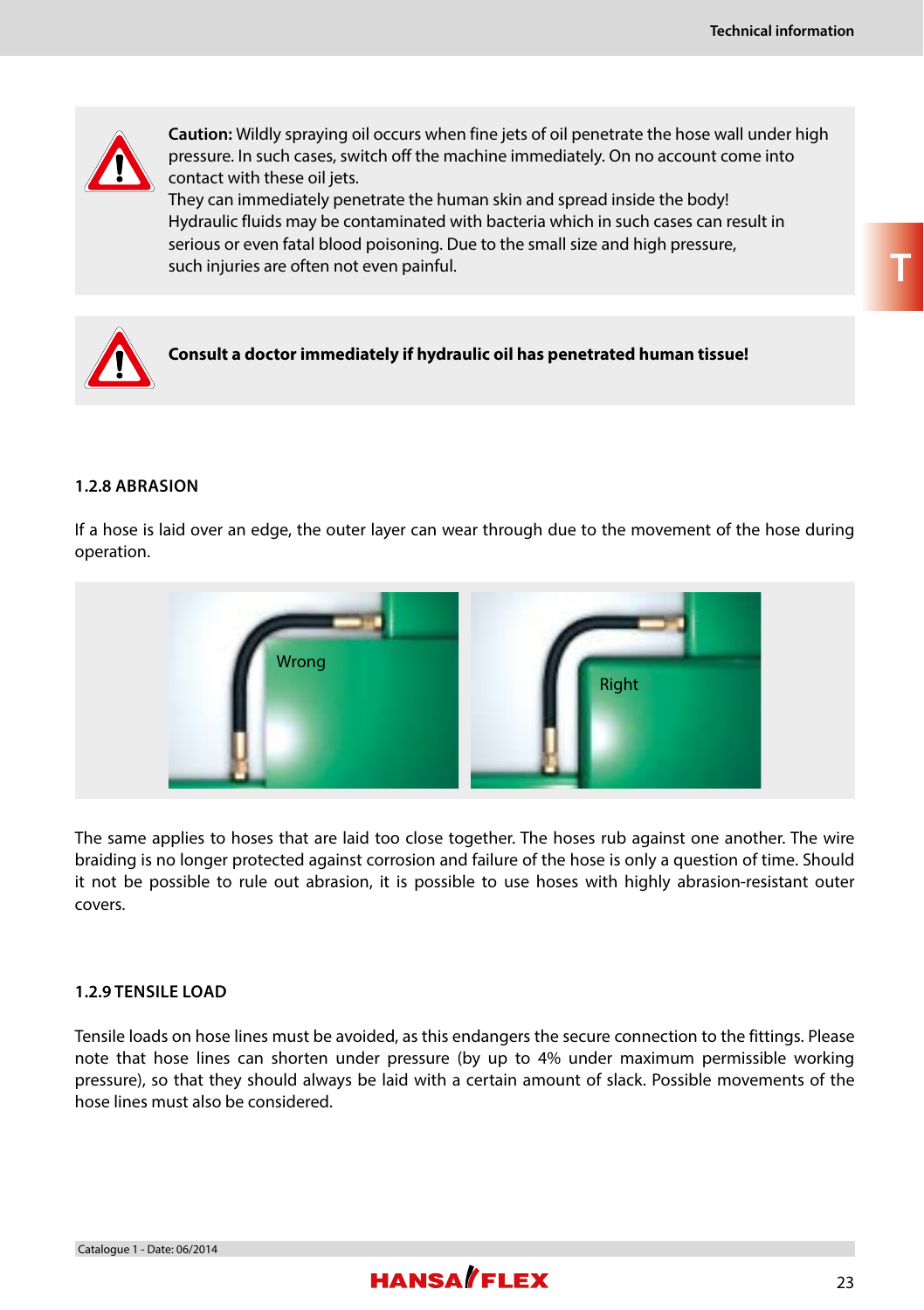



**Note:** With certain applications, e.g. spring-loaded tensioner rollers, tensile loads cannot be avoided. In such cases the permissible operational loads must be agreed upon with HANSA-FLEX.

#### **1.2.10 HOSE HOLDERS**

Hose holders should not be used where they hinder the natural movement and change in length of the hose. The outer layer will be destroyed in the long term by the rubbing movements in the holder. Hose holders should therefore only be installed on straight sections.



# **HANSA**/FLEX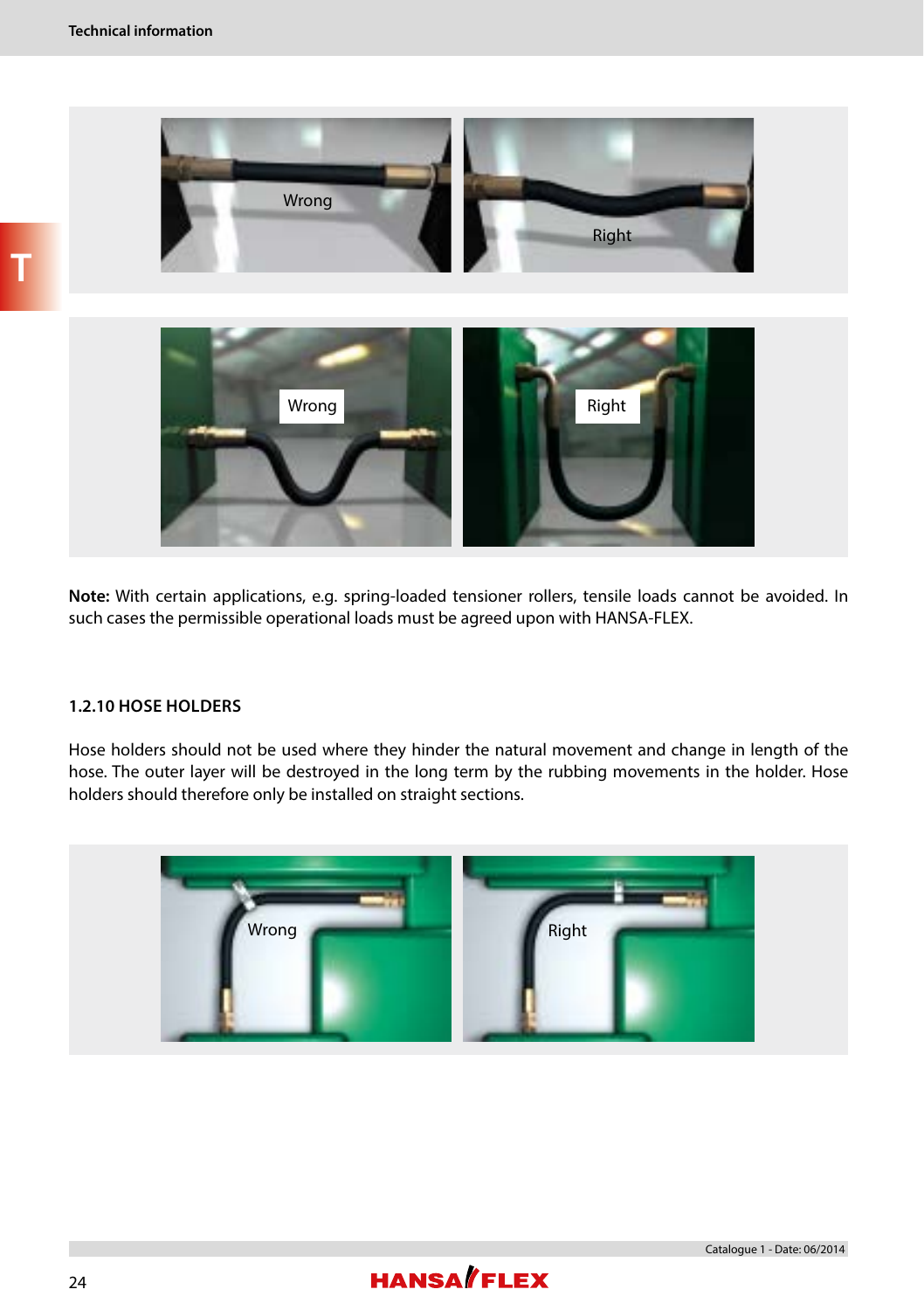**T**

#### **1.2.11 WHIPPING**

If damage to a hose line is likely to present a hazard due to whipping, the hose line must be restrained or shielded. The hazardous whipping in the event of a hose line fracture can be prevented by design engineering measures. The HANSA-FLEX Stopflex safety system that permits a safe connection between hose and machine parts is particularly suitable for both proactive and subsequent installation.

#### **1.2.12 LEAKS**

If damage to a hose line creates a hazard due to the escape of the pressurised medium, the hose must be shielded.

#### **1.2.13 COLD FLOW**

Despite the chemical and physical cross-linking, creeping of the rubber material between nipple and fitting is also to be observed. This viscoelastic behaviour leads to leaks in the fitting area and to "wandering" of the hose fitting. Peeling of the upper rubber (outer layer) in the prescribed area can help to minimise this uncertainty factor at the hose.

#### **1.2.14 GASES AND VAPOURS**

When selecting the hose, attention must be paid to permeation or effusion, i.e. the possible wandering of the gas molecules through the inner layer. Media losses or undesirable concentrations of gases or gaseous fuels are the result. These gases are potentially flammable, explosive or toxic. A selective discharge of possible gas concentrations below the outer layer can be achieved by pricking, as employed e.g. for compressed air lines above 16 bar.

### **2. OPERATION**

#### **2.1 COMMISSIONING AND INTENDED USE OF HOSE LINES**

Before commissioning, the tests prescribed by the relevant laws and directives (e.g. acceptance test, pressure test, etc.) and technical, organisational and personal protection measures have to be carried out. Technical and organisational measures always have priority. If all the hazards can nevertheless not be rule out, effective personal protection equipment must be provided and used. The owner must test the suitability of the hose lines and their components with respect to the operating parameters, such as operating temperature, vacuum, pressure and material resistance. Where abrasion is possible, wear of the hose line must be assessed and examined.

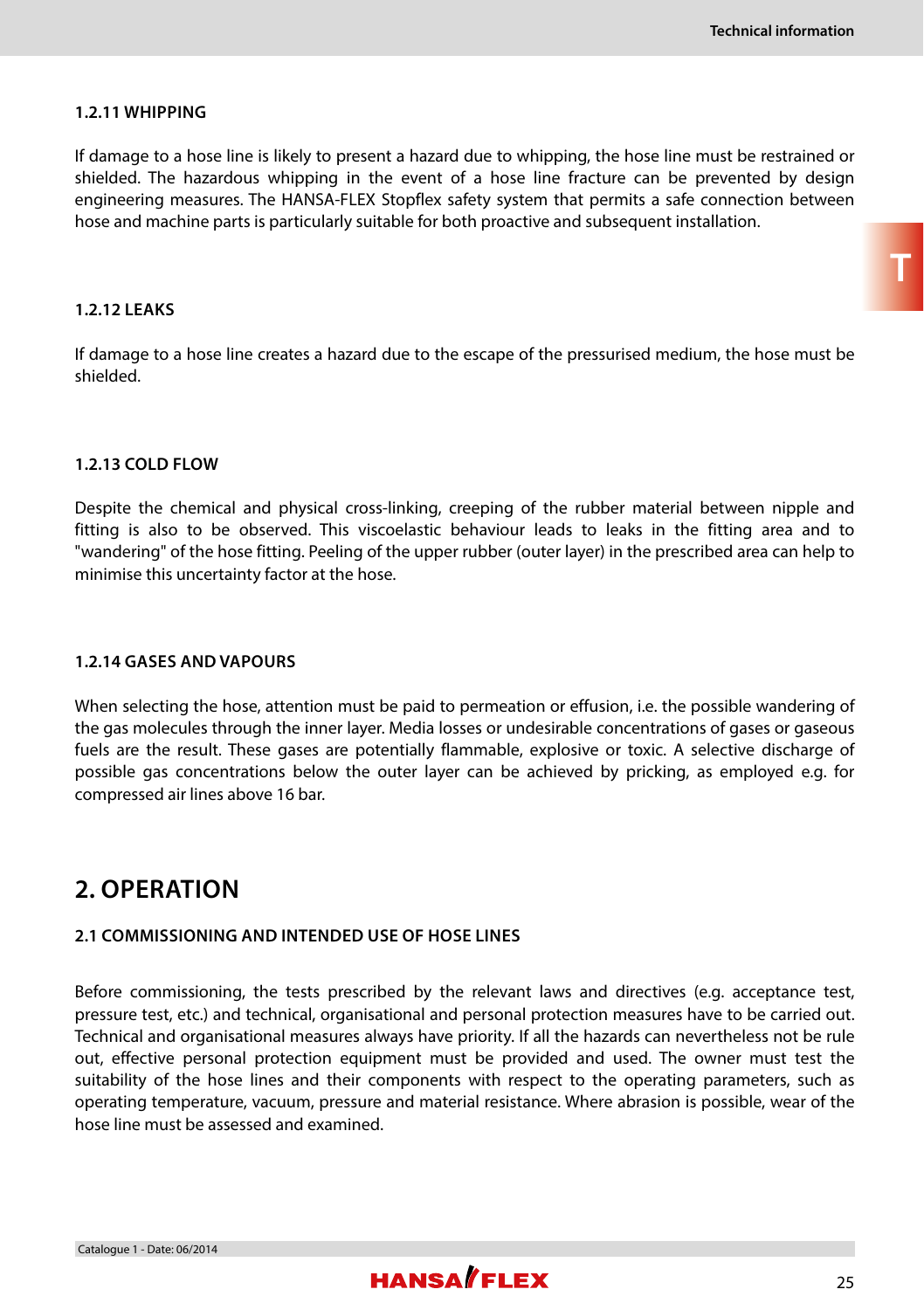#### **2.2 STORAGE OF HOSE LINES**

- Store cool, dry and away from dust. Protect from direct sunshine and/or UV radiation. Shield from nearby heat sources. Do not allow hoses and hose lines to come into contact with materials that could damage them
- Store hoses and hose lines horizontally in a stress-free and kink-free condition. When stored as rings, the radius must be not smaller than the minimum recommended by the manufacturer
- Hose ends must be sealed with caps to protect the inside of the hose from dirt, ozone and corrosion
- Maximum storage period in accordance with DIN 20 066 recommendations: 4 years for hose material and 2 years for hose lines
- Metal and PTFE hose lines must be protected in particular from exposure to chlorides, bromides, iodides and from rust

### **2.3 ADDITIONAL INFORMATION ON THE STORAGE OF HOSE LINES**

#### **2.3.1 GENERAL**

Under unfavourable storage conditions or with improper handling, most products made from rubber change their physical properties. This can lead to a shortening of their service life. The changes can be caused by the effects of e.g. oxygen, ozone, heat, light, moisture, solvents or storage under strain. Properly stored and handled rubber products retain their properties almost unchanged over a long period of times (several years). The same does not apply, however, to non-vulcanised rubber blends.

#### **2.3.2 STORAGE AREA**

The storage area should be cool, dry, dust-free and moderately ventilated. Storage outdoors protected from the weather is not permitted. Solvents, fuels, lubricants, chemicals, acids, disinfectants, etc. must not be stored in the same area.

#### **2.3.3 TEMPERATURE**

The temperature for the storage of rubber products depends on the goods to be stored and the elastomers used. Rubber products should not be stored below –10°C and not above +15°C. In exceptional cases the storage temperature may be as high as  $+25^{\circ}$ C by agreement with the manufacturer. Higher temperatures are only permitted for short periods. In deviation from this, a storage temperature that must not be lower than +12°C may be required for rubber products made from certain rubber types, e.g. chloroprene rubber.

**T**

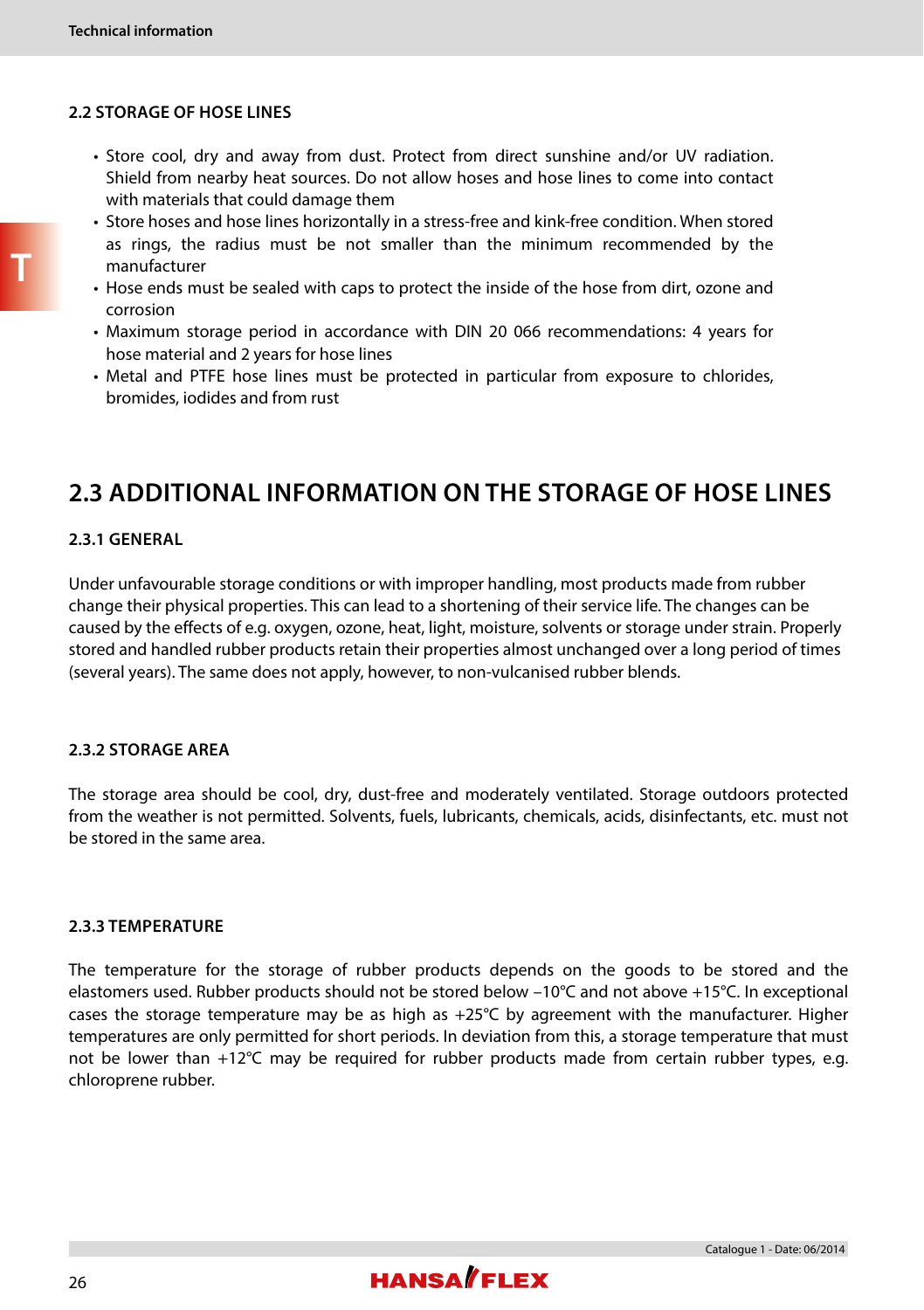#### **2.3.4 HEATING**

In heated storage areas, the rubber products must be shielded from the heat source. The distance between heat source and stored goods must be at least 1 m. A larger distance is necessary for air-heated areas.

#### **2.3.5 MOISTURE**

The storage of rubber products in damp rooms should be avoided. Ensure that no condensation occurs. The relative humidity should preferably be below 65%.

#### **2.3.6 LIGHTING**

Rubber products should be protected from light, in particular from direct sunlight and strong artificial light with a high ultraviolet level. The windows of the storage areas should therefore be painted with a red or orange (on no account blue) protective coating. Lighting with normal bulbs should be preferred.

#### **2.3.7 OXYGEN AND OZONE**

Rubber products should be protected from air circulation, but particularly from draughts, by sheathing, by storage in airtight containers or by other means. This applies in particular to articles with a large surface area in relation to their volume, e.g. rubberised fabrics or cellular articles. As ozone is particularly harmful, the storage areas must contain no ozone-generating equipment, such as electric motors or other machines that may generate sparks or other electric discharges. Combustion gases and vapours that may result in the formation of ozone due to photochemical processes must be removed.

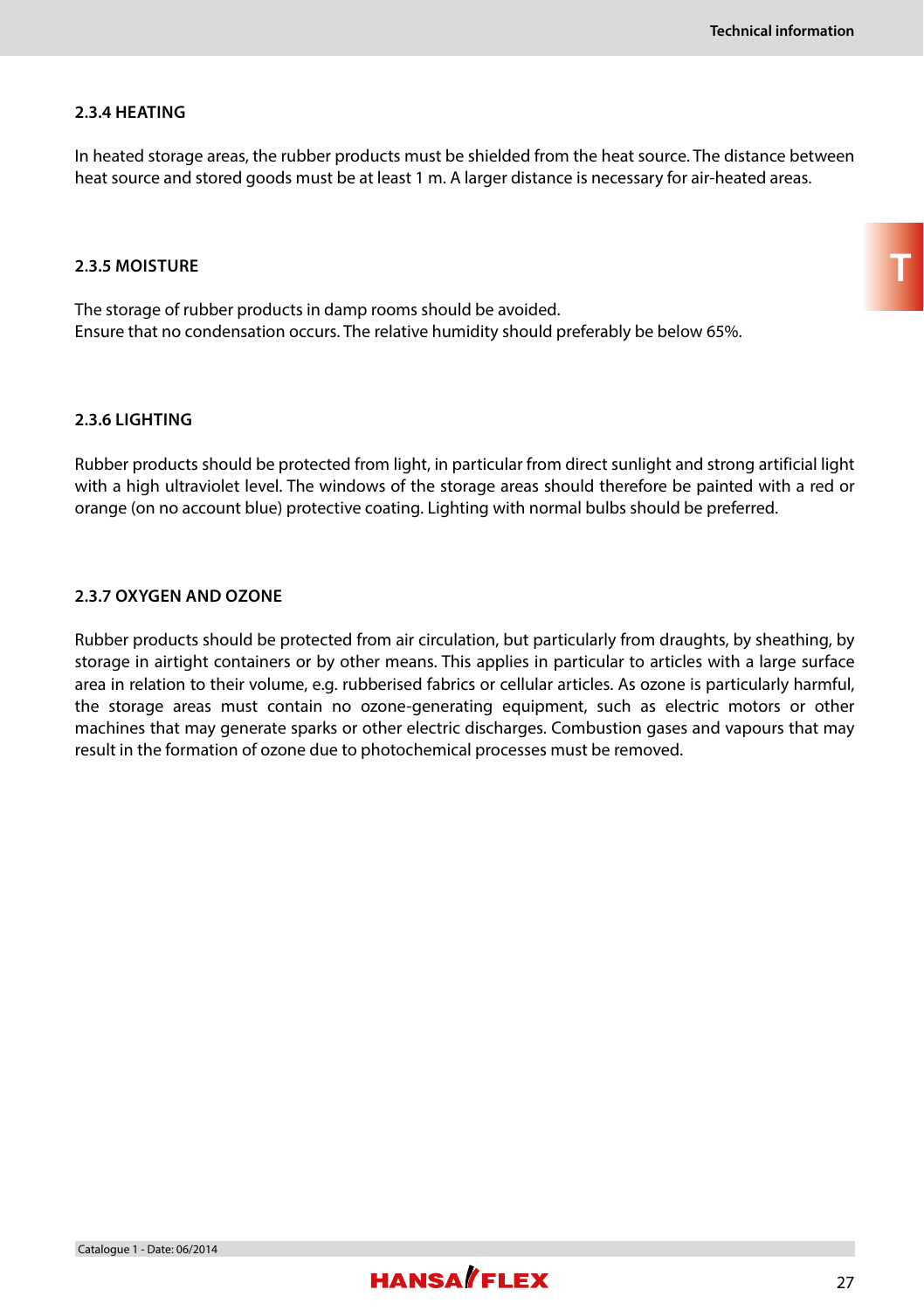# **3. MAINTENANCE**

#### **3.1 INSPECTION INTERVALS FOR HOSE LINES**



The inspection intervals for hose lines must be stipulated by the owner in accordance with the provisions of the Industrial Safety Regulation as part of the risk assessment according to § 3 BetrSichV. The safe working condition of hose lines must be tested by an authorised person in accordance with § 2 (7) of the Industrial Safety Regulation:

- Before commissioning
- At regular intervals after commissioning (recommended e.g. for thermoplastic and elastomer hose lines at least 1x per year. More severe loading due e.g. to higher mechanical, dynamic, thermal or chemical loads requires shorter inspection intervals)
- After a repair
- After major modifications (revamping) of the machine
- After accidents or after longer periods of non-operation

#### **3.2 INSPECTION CRITERIA FOR HOSE LINES**



The safety regulations for hydraulic hose lines from the Federation of Institutions for Statutory Accident Insurance and Prevention (HVBG) and the currently valid issue of DIN 20066 stipulate that the function of hose lines must be assessed at intervals to be stipulated.

The relevant rules clearly lay down the criteria for replacement of hose lines. Hose lines must be replaced when during an inspection, the following damage is discovered:

- Damage to the outer layer down to the ply, e.g. by abrasion marks, cuts or cracks
- Brittleness of the outer layer or cracking of the hose material
- Deformations not consistent with the natural form of the hose or hose line, both in pressure-free and pressurised state or during bending (e.g. delamination or blistering)
- Leaks
- Damage or deformation of the hose fitting (sealing function impaired)
- Detachment of the hose from the fitting
- Fitting tightness and function impaired by corrosion
- Demands on the installation not observed (e.g. to DIN 20066)
- Storage and/or service period of the hose or hose line exceeded

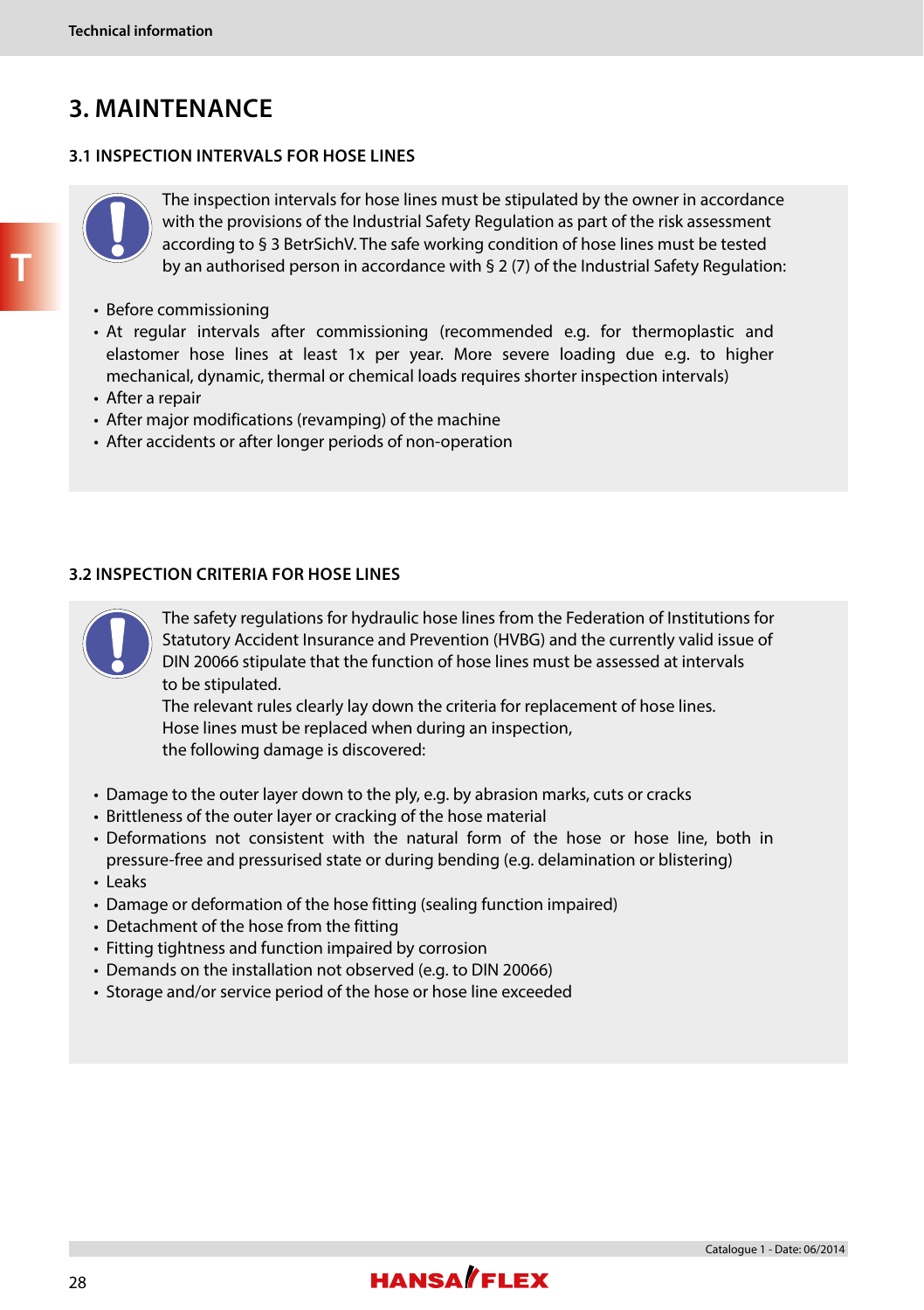#### **3.3 REPAIR AND PAINTING OF HOSE LINES**



A repair of the hose line involving the continued use of the installed hose and/or fitting (integration area) is not permitted. Recoating of hose lines violates the identification requirement.

### **3.4 ADDITIONAL INFORMATION ON THE MAINTENANCE OF HOSE LINES**

#### **3.4.1 CLEANING**

Rubber products can be cleaned with soap or warm water. The cleaned articles must be dried at room temperature. After prolonged storage (6 to 8 months), the products can be cleaned using a 1.5% bicarbonate of soda solution. Rinse off the residues of the cleaning fluid with clean water. Effective and particularly gentle cleansing agents are recommended by the manufacturer. Solvents such as trichloroethylene, carbon tetrachloride and hydrocarbons must not be used for cleaning. The use of sharp objects, wire brushes, emery cloth, etc. is also forbidden for cleaning. Rubber/metal compounds should be cleaned with a glycerine/ethyl alcohol mixture (1:10). If disinfection is necessary, this should be carried out after thorough cleaning of the rubber products. The disinfectant must not be used at the same time as a cleansing agent. Pay attention to the compatibility with the rubber when selecting the disinfectant. Oxygen-releasing or halogen-releasing agents such as potassium permanganate or bleaching powder, in particular, can cause damage especially to thin-walled products. Only the disinfectants recommended by the manufacturer may be used for rubber products for medical applications. The serviceability of certain rubber products can be prolonged by a special coating (wax emulsion, shellac, etc.). Such coatings are not to be recommended for rubber products for medical applications. We should point out that special cleaning and storage processes are necessary in the case of demands for silicon-free materials.

#### **3.4.2 SERVICE PERIOD**

The currently valid issue of DIN 20066 stipulates as follows:

Even with proper storage and admissible loading, hoses and hose lines are subject to natural ageing. Their service period is therefore limited. Improper storage, mechanical damage and overloading are the most frequent causes of failure. In individual cases, the service period can be defined on the basis of empirical values and in deviation from the following indicative values:

- During production of the hose line, the hose material should not be older than four years
- The service period of a hose line, including a possible storage period of the hose line, should not exceed six years
- The storage period of the hose line should therefore not exceed two years

**T**